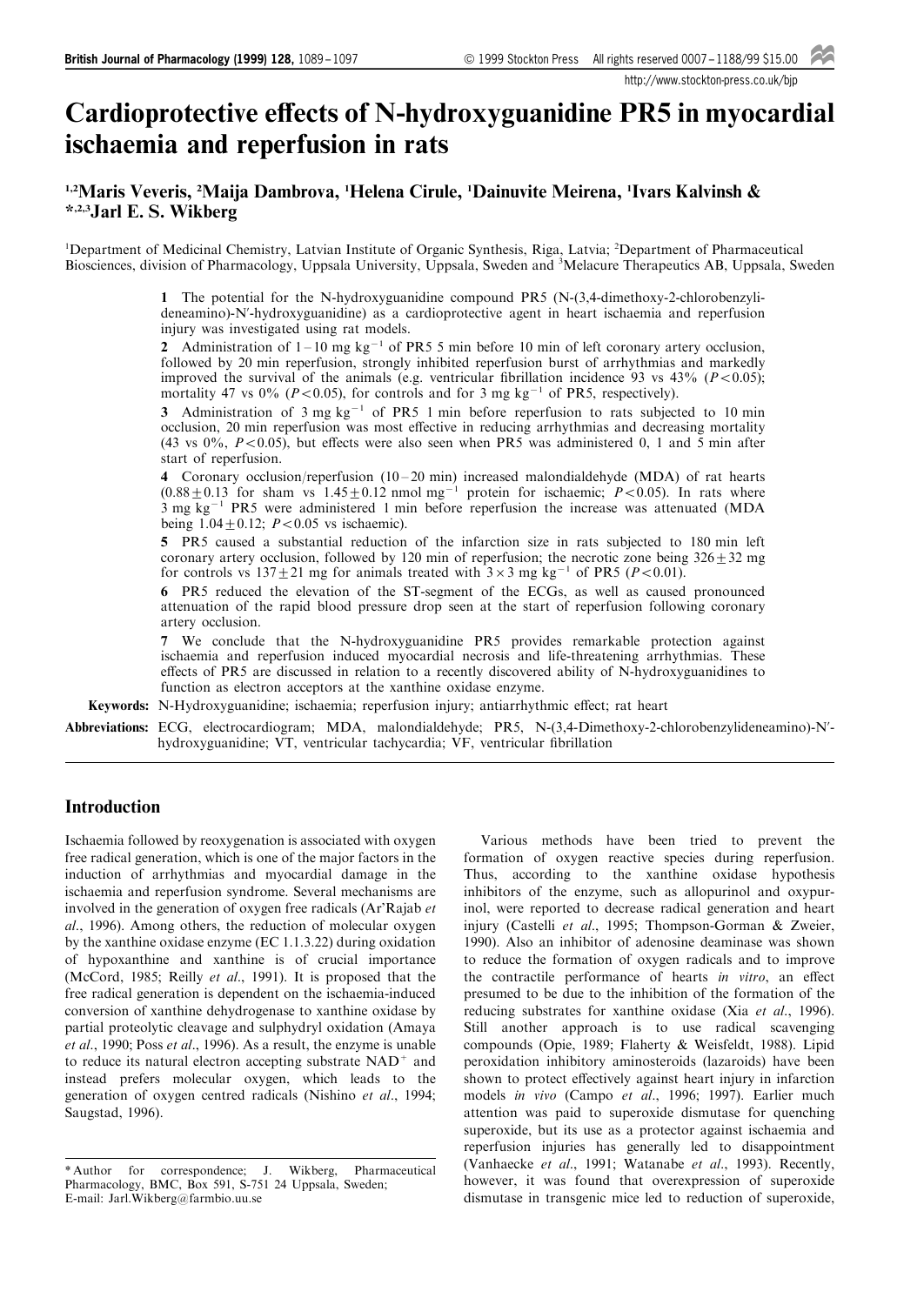improvement of heart contractility and reduction of infarction size in reperfused hearts after ischaemia (Wang et al., 1998).

In the present study we have evaluated a new possibility to protect the heart in ischaemia and reperfusion. The approach originates from our recent finding that an Nhydroxyguanidine, guanoxabenz (1-(2,6-dichlorobenzylideneamino)-3-hydroxyguanidine), an  $\alpha_2$ -adrenoceptor active antihypertensive drug (Ledoux et al., 1981), could also act as an alternative electron acceptor in xanthine oxidase catalyzed oxidation of xanthine (Dambrova et al., 1998). In the continuation of these studies we synthesized a novel series of N-hydroxyguanidines and evaluated their capacity to function as electron acceptors in bovine milk xanthine oxidase catalyzed oxidation of xanthine. We then found N- (3,4-dimethoxy-2-chlorobenzylideneamino)-N'-hydroxyguanidine (PR5), which shows higher activity than guanoxabenz on the xanthine oxidase and seems to be essentially devoid of  $\alpha_2$ -adrenoceptor activity (Dambrova et al. manuscript in preparation).

# **Methods**

## Animals

Male Wistar rats (Latvian State Pharmaceutical Company 'Grindex', Latvia) weighing  $330 - 420$  g were housed under standard conditions  $(21-23\degree C, 12 \text{ h}$  light-dark cycle) with unlimited access to food and water. All experimental procedures were performed in accordance with the regulations of the Animal Ethical Committee of BaltLASA.

## Ischaemia and reperfusion induced heart failure

The experimental procedure was a modification of the method by Kane et al. (1984). Rats were anaesthetized with sodium pentobarbital (60 mg kg<sup>-1</sup> i.p.). The femoral vein was cannulated to allow administration of drugs. Systemic blood pressure was registered from the left carotid artery by a pressure transducer P23 DB (Gould Statham, U.S.A.) and ECG from a II standard lead on a physiograph DMP-4B (Narco Bio-Systems, U.S.A.). Rats were intubated through a tracheotomy and ventilated with room air by a V5kG respirator (Narco Bio-Systems, U.S.A.) at a pressure of 15 cm  $H_2O$  and a rate of 55 strokes min<sup>-1</sup>. The chest was opened and a sling (6/0 silk Ethicon) was placed around the left coronary artery. After 10 min the coronary artery was occluded by applying tension to the plastic tube-silk string arrangement. The successful occlusion was confirmed by a decrease in arterial pressure and ischaemia-induced alterations in the ECG. Reperfusion was initiated by removing the clamp.

# Experimental protocols

Three protocols with separate control groups were carried out as follows:

I Dose effect evaluation of PR5 on rats subjected to 10 min ischaemia and 20 min reperfusion The rats were randomly divided into four groups: (1)  $(n=15)$  received saline vehicle  $(2 \text{ ml kg}^{-1})$ ; (2)  $(n=14)$ , (3)  $(n=14)$  and (4)  $(n=14)$  received 1, 3 and 10 mg  $kg^{-1}$  PR5, respectively. Saline and PR5 were administered by a single intravenous injection (i.v.) 5 min prior to the ischaemia.

II Evaluation of the importance of the dosing schedule for the effects of PR5 on rats subjected to  $10$  min ischaemia and  $20$  min reperfusion The rats were randomly divided into five groups: (1)  $(n=14)$  received saline (2 ml kg<sup>-1</sup> i.v.) at the ninth min of the occlusion; (2)  $(n=14)$  3 mg kg<sup>-1</sup> i.v. of PR5 at the ninth min of occlusion; (3)  $(n=12)$  3 mg kg<sup>-1</sup> i.v. of PR5 at the onset of reperfusion; (4)  $(n=10)$  3 mg kg<sup>-1</sup> i.v. of PR5 at the first min of reperfusion and (5)  $(n=10)$  3 mg kg<sup>-1</sup> i.v. of PR5 at the fifth min of reperfusion.

III The influence of  $PR5$  on functional status and morphology of the heart in rats subjected to 180 min ischaemia and 120 min reperfusion The rats were randomly divided into five groups: (1)  $(n=15)$  received saline  $(2 \text{ ml kg}^{-1} \text{ i.v.})$  5 min prior to occlusion; (2)  $(n=12)$  3 mg kg<sup>-1</sup> i.v. of PR5 5 min prior to occlusion; (3)  $(n=13)$  rats 3 mg kg<sup>-1</sup> i.v. of PR5 170 min after occlusion; (4)  $(n=14)$  3 mg kg<sup>-1</sup> i.v. of PR5 at the fifth min of reperfusion and (5)  $(n=13)$  3 mg kg<sup>-1</sup> i.v. of PR5 at three times; namely: 5 min prior to occlusion, 170 min after occlusion and at the fifth min of reperfusion.

#### Exclusion criteria

Experiments were terminated and data were excluded from the final analysis if arrhythmias occurred prior to the coronary artery occlusion; if the mean arterial pressure was less than 60 mmHg prior to occlusion (drug or saline administration), or if severe arrhythmias or atrioventricular block occurred during the first 5 min of ischaemia.

#### Definition of arrhythmias

Definition of arrhythmias were based on criteria described in the Lambeth Conventions (Walker et al., 1988). Ectopic activity was categorized as a single ventricular premature beat (VPB), ventricular tachycardia (VT) or as ventricular fibrillation (VF). In all experiments the incidence of  $VT$ , VF and mortality (due to terminal ventricular fibrillation sustained for at least 3 min) was noted.

#### Quantification of myocardial morphological parameters

At the end of reperfusion of the animals subjected to experimental protocol III the ligature was re-tied around the coronary artery and Evans blue  $(5 \text{ mg ml}^{-1})$  was quickly infused into the left atrium. The heart was then isolated, weighed and the left ventricle was dissected free from other structures and weighed. The non-stained myocardium was isolated, weighed and cut into 1 mm sections. The sections were incubated in a 0.5% solution of triphenyltetrazolium chloride (10 min at  $37^{\circ}$ C). After that the necrotic tissues were isolated and weighed.

## Determination of malondialdehyde (MDA)

The rats were randomly divided into three groups: One ischaemia and reperfusion control group (i.e. group (1) in experimental protocol II,  $n=9$ ); one PR5-treated group (i.e. group (2) in experimental protocol II,  $n=9$ ) and one sham operated group  $(n=8)$ , subjected to the same surgical procedures as experimental protocol II, except that the suture passed around the left coronary artery was not tied. The rats were then subjected to 10 min occlusion/ 20 min reperfusion, whereafter the chests were reopened, the hearts excised and the ventricles immediately frozen using previously cooled clamps. The MDA levels were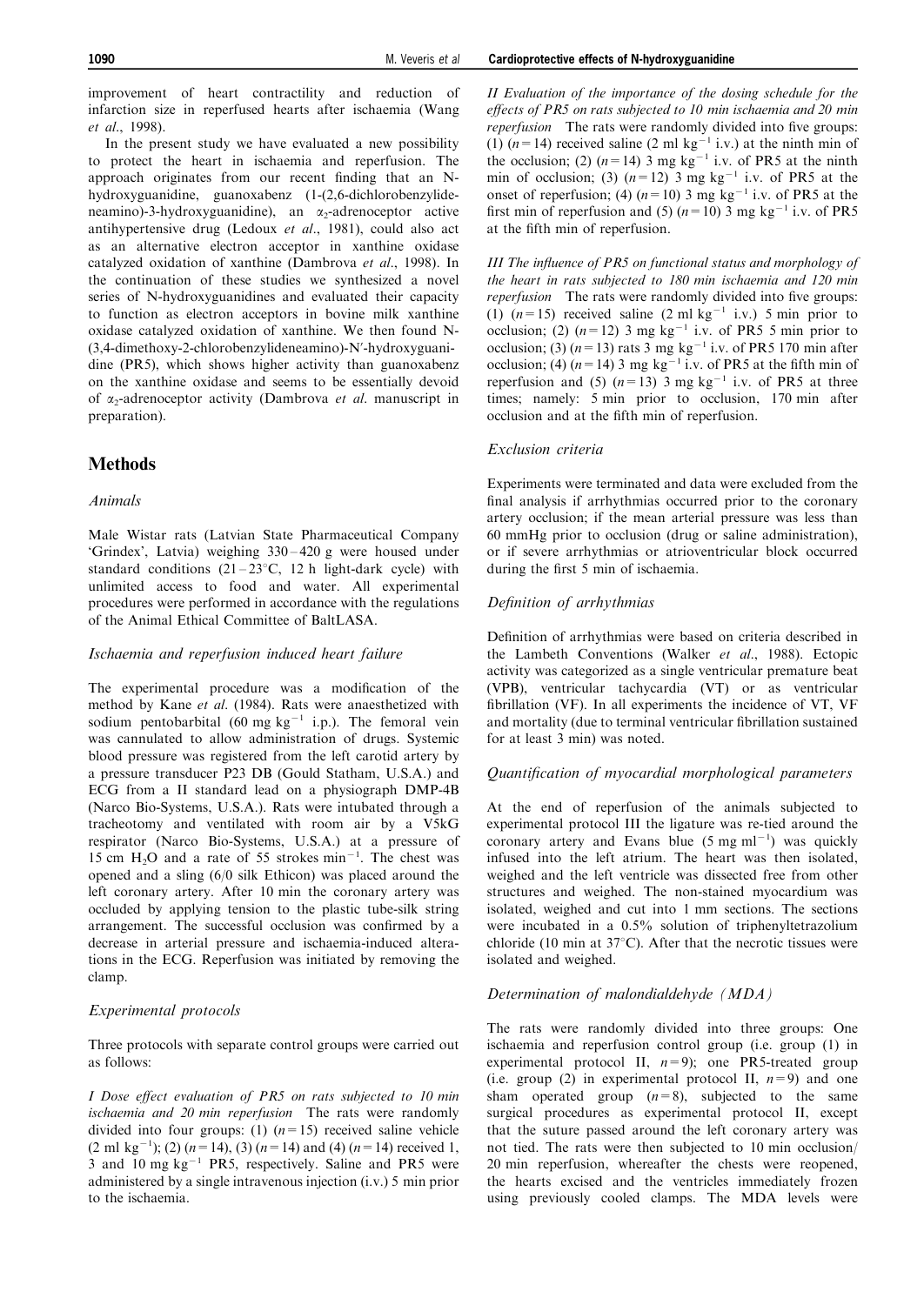#### **Statistics**

(1979).

The results are presented as the mean+s.e.mean. Statistical analysis was performed using ANOVA followed by Dunnett's *t*-test; the number of incidence of arrhythmia and mortality were analysed using Chi-square tests. Results were considered as significant when  $P < 0.05$ . The number of incidences of arrhythmia and lethality were calculated in all animals, whereas only the data obtained for the surviving animals were used in the evaluation of the blood pressure, heart rate, duration of arrhythmia and morphological data.

# **Results**

The dose effect relations of PR5 on rats subjected to 10 min ischaemia and 20 min reperfusion

The experimental protocol I procedures caused disturbances of the heart rhythm in all control rats, with seven out of 15 rats dying due to irreversible ventricular fibrillation (Figure 1). As can be seen from Figure 1, PR5 in a dose dependent fashion reduced the incidence of VT, VF and mortality, the effect being significant at 3 and 10 mg  $kg^{-1}$  for mortality and fibrillation, and at 10 mg  $kg^{-1}$  for tachycardia.

Figure 2A shows the effect on the blood pressure. In controls the coronary artery occlusion caused an initial drop in the blood pressure of  $20 - 25$  mmHg, with the blood pressure thereafter slightly recovering. In the saline treated group the start of reperfusion caused a drastic decrease in the blood pressure of  $45 - 50$  mmHg during the first minutes of reperfusion, which was then rapidly followed by a rebound increase in the pressure (Figure 2A). The administration of 1, 3 and 10 mg  $kg^{-1}$  of PR5 caused a dose dependent and significant inhibition in reperfusion induced drop in blood pressure, as well as inhibition of the rebound increase in pressure. As seen from the Figure 2A, PR5 did not affect the initial ischaemia-induced blood pressure drop.

Figure 2B shows the effect of PR5 on heart rate. The two higher doses of PR5 appeared to cause some drop in heart rate,

which then returned to essentially normal during the course of the experiment.

Figure 2C shows the effects of PR5 on the ST-segment elevation. As expected, the ischaemia caused a progressive increase in the ST-segment, which then almost normalized during reperfusion. The PR5 caused a dose-dependent inhibition in the ST-segment elevation during the ischaemia and improved the normalization of ST-segment during reperfusion; the effects being significant at 3 and 10 mg  $kg^{-1}$ of PR5.

## The dosing schedule for the effect of PR5 on arrhythmia and mortality in rats subjected to 10 min ischaemia and 20 min reperfusion

The next set of experiments was designed to evaluate the importance for the time point of administration of PR5. Based on the studies above, we selected a PR5 dose of 3 mg  $kg^{-1}$  i.v. The same ischaemia and reperfusion protocol as above was used, but PR5 was administered at different times (protocol II).

Also in these tests reperfusion induced VT and VF, as well as death of many of the control animals. Thus, tachycardia was observed in all animals, fibrillation in  $100\%$  (14/14), and almost half (6/14) of the animals died (Figure 3). However, PR5 had a marked effect on these parameters (Figure 3), the largest effect being seen when PR5 was administered 1 min prior to reperfusion (Group 2); the incidence of tachycardia and fibrillation being reduced to  $43\%$  (6/14) and  $21\%$  (3/14), respectively, and all  $(0/14)$  of the animals surviving ( $P < 0.05$ ). Similar beneficial effect was seen when PR5 was administered simultaneously with the start of reperfusion (Group 3).

Figure 4 further amplifies the time course in individual animals for the occurrence of arrhythmias. Figure 4A shows data for the controls where VT and VF increased markedly at the start of reperfusion, and then gradually declined. For the animals receiving PR5 1 min prior to reperfusion (Figure 4B) life threatening arrhythmias became markedly decreased during the first minutes, and only few occasions of arrhythmias were registered thereafter.

#### Effect of PR5 on MDA

Figure 5 shows MDA levels in hearts excised after 10 min ischaemia and 20 min reperfusion. In the coronary occlusion/



Figure 1 Effects of PR5 on the incidence of ventricular tachycardia (VT) and fibrillation (VF) during a 20 min reperfusion period following a 10 min left coronary occlusion in rats. PR5 (1, 3 or 10 mg  $kg^{-1}$ ) or saline control injections were given i.v. 5 min prior to the coronary occlusion. (\*Indicates  $P < 0.05$ ).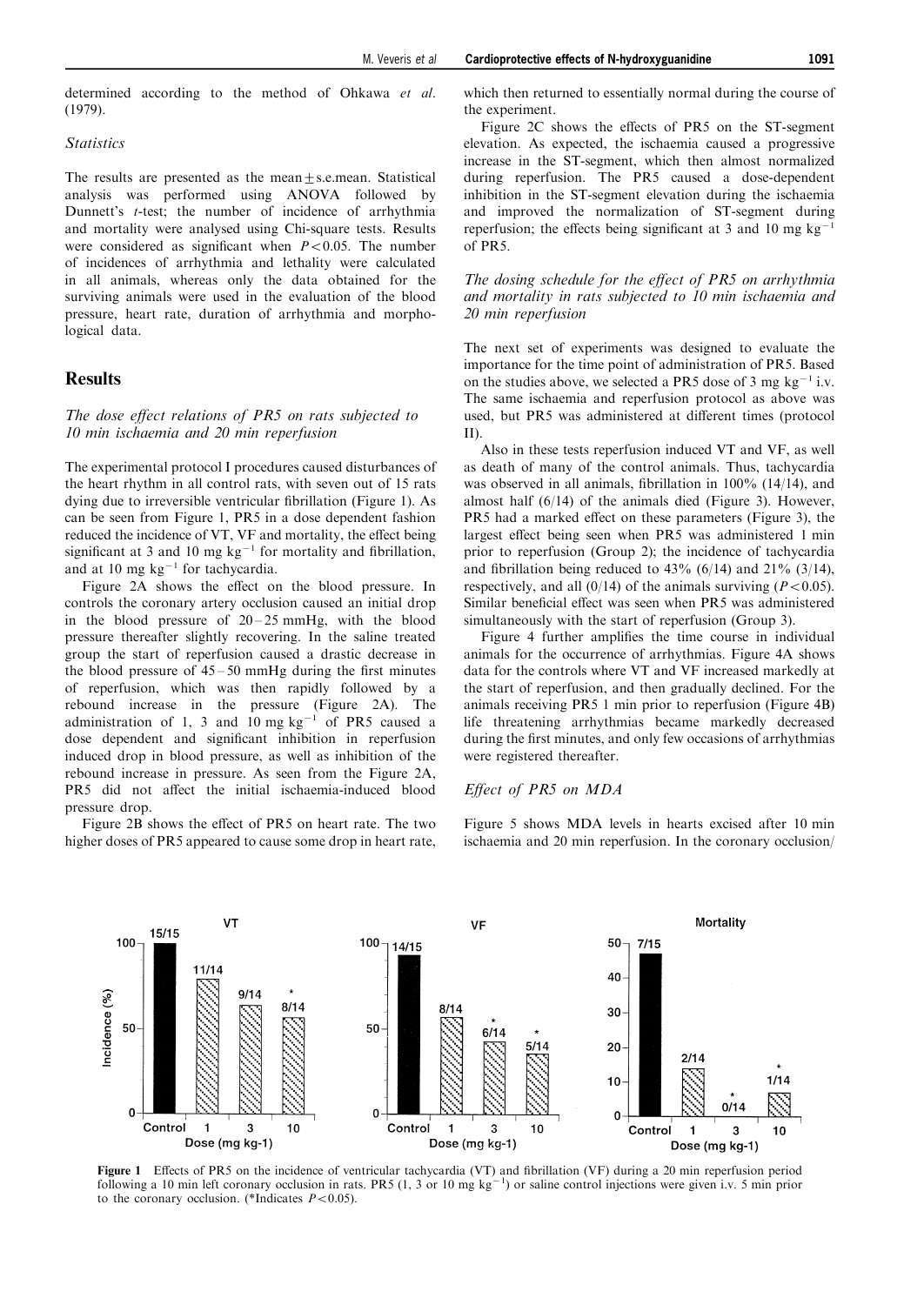reperfusion group MDA was significantly elevated compared to sham-operated animals. For the animals treated with  $3 \text{ mg kg}^{-1}$  of PR5 1 min prior to reperfusion there was a statistically significant inhibition of the MDA formation compared to the non-treated ischaemia and reperfusion animals  $(P<0.05)$ .

Influence of PR5 on functional status and morphology of rat hearts during 180 min ischaemia and 120 min reperfusion

In these tests the rats were treated according to the experimental protocol III. Results are presented in Table 1



Figure 2 Effect of PR5 on blood pressure (A), heart rate (B) and ST-segment (C) in rats subjected to 10 min left coronary artery occlusion followed by 20 min reperfusion. PR5 (1, 3 or 10 mg kg<sup>-1</sup>) or saline control injections were given i.v. 5 min prior to the coronary occlusion. (\*Indicates  $P<0.05$ ; \*\*Indicates  $P<0.01$ ).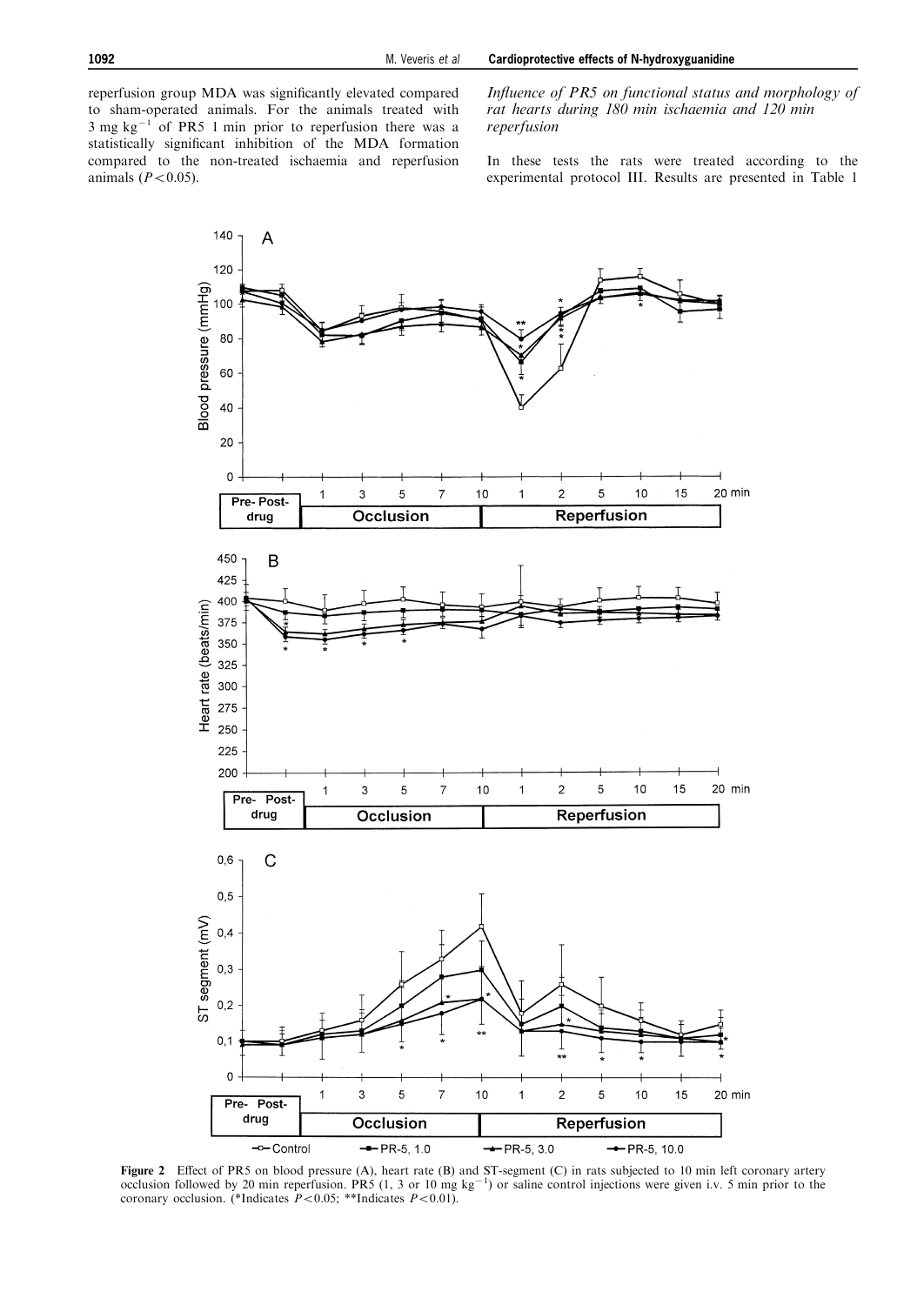

Figure 3 Effect of 3 mg  $kg^{-1}$  of PR5 injected at different time points during 10 min left coronary artery occlusion followed by  $20$  min reperfusion on the incidence of ventricular tachycardia (VT), fibrillation (VF) and mortality during reperfusion. Shown are saline injected animals (1 Control), animals injected with PR5 on the ninth min of occlusion (2 occlusion 9 min), animals injected with PR5 at the onset of reperfusion (3 reperfusion 0 min), animals injected with PR5 1 min after start of reperfusion (3 reperfusion 1 min), and animals injected with PR5 5 min after the start of reperfusion (5 reperfusion 5 min). (\*Indicates P<0.05).

and Figure 6. ANOVA showed that body weights, heart and left ventricle weights were essentially the same for all the five different groups (Table 1), indicating that the groups were well matched. Also the weight of the ischaemic zones caused by the coronary artery occlusion were of almost the same size (Table 1). However, the weight of the necrotic tissue was markedly reduced by the treatment with PR5; the effect being highly significant ( $P < 0.01$ ) for the Group 2, as well as Groups 3 and 4. Figure 6 shows the data normalized against ventricle and ischaemic zone weights. The largest reduction of infarction size is seen for Group 2, followed by Groups 3 and 4.

Figure 7 shows the time course for the deviation of the STsegment from the baseline throughout the ischaemia and reperfusion periods. The ischaemia caused an increase in the ST-segment, from about 0.1 mV to about 0.5 mV, as expected. During reperfusion the ST-segment normalized slightly, but it never returned to the baseline. Administration of PR5 gave a highly significant attenuation in the increase of the ST-segment during almost the whole ischaemic period, that extended also into reperfusion period (Groups 3 and 4). When PR5 was given  $3 \times 3$  mg kg<sup>-1</sup> (Group 2) the normalizing effect on the STsegment increase was pronounced and highly significant throughout the whole ischaemia and reperfusion periods  $(P<0.0001)$  (Figure 7).

# **Discussion**

We have here shown that the hydroxyguanidine compound PR5 possesses a remarkable ability to protect the rat heart during reperfusion. Thus, PR5 strongly inhibited the burst of arrhythmias associated with reperfusion of ischaemic hearts, and it markedly improved the survival of the animals. Most notably, PR5 caused a substantial reduction (i.e. more than 2 fold at the best dosing schedule) of the infarction size, after 180 min of ischaemia followed by 120 min of reperfusion. These effects were associated with a reduction of the ischaemia induced elevation of the ST-segment of the ECGs, as well as a pronounced attenuation of the rapid blood pressure drop seen at the start of reperfusion, results which further indicate a strong protective effect by PR5 on the hearts haemodynamic function and/or its antiarrhythmic effect.

In a previous study we showed that the hydroxyguanidine guanoxabenz was capable of supporting the oxidation of xanthine to uric acid both during anaerobic and aerobic conditions (Dambrova et al., 1998). In subsequent studies we synthesized a novel series of hydroxyguanidines and found that PR5 showed a higher capacity than guanoxabenz to support the anaerobic oxidation of xanthine by xanthine oxidase (Dambrova et al. manuscript in preparation). From these results we hypothesized that PR5 could be useful in protecting the heart during ischaemia and reperfusion. It is well known that the ischaemia induces a rapid accumulation of hypoxanthine and xanthine due to the breakdown of the cellular ATP-pools due to insufficient oxidative phosphorylation (Xia et al., 1996; Saugstad, 1996). At the same time the release of intracellular proteolytic enzymes may cause a conversion of the xanthine dehydrogenase enzyme to its oxidase form. Upon the eventual reoxygenation of the tissue a rapid oxidation of hypoxanthine and xanthine will proceed, followed by the concomitant massive formation of toxic superoxide radicals (McCord, 1985). The thus formed free radicals may be responsible for the various injuries, which include lifethreatening arrhythmias and cell death (Flaherty & Weisfeldt, 1988). However, additional mechanisms may also prevail that contribute to the damage (Bolli, 1988; Piper et al., 1998).

Thus, if PR5 is administered prior to deprivation of the blood supply to an organ it might be capable of supporting the oxidation of the hypoxanthine and xanthine during the ischaemia. Upon a subsequent reoxygenation there would then be present less oxidizable substrate (e.g. xanthine and hypoxanthine) for the xanthine oxidase, which accordingly would prevent formation of oxyradicals. It is also possible that in the presence of oxygen the hydroxyguanidine could accept the electrons generated during the hypoxanthine/xanthine oxidation, thus preventing the formation of oxyradicals.

Although at present the above described mechanism of action for PR5 is only hypothetical, the data of the present study support the hypothesis. In the present paper we have observed that the antiarrhythmic effect of PR5 is observed only during reperfusion, whereas no significant effect is seen during coronary artery occlusion. It is well accepted that the arrhythmias seen at the onset of reperfusion are caused by the massive formation of oxyradicals (Opie, 1989), thus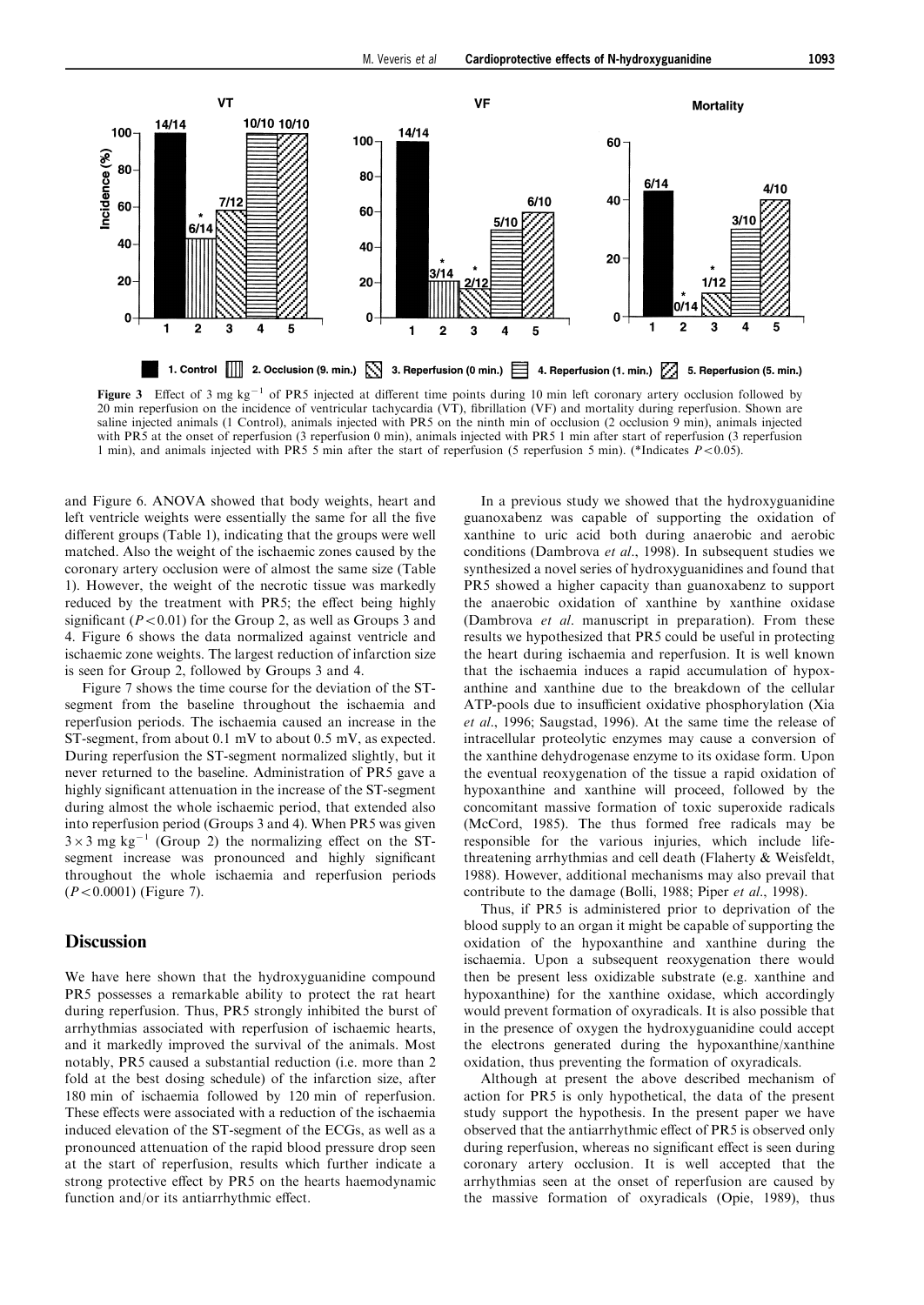

Figure 4 Occurrence of arrhythmia and death (exitus letalis) in individual animals during the course of 10 min ischaemia followed by 20 min reperfusion. Shown are data for control animals (A) and data for animals treated with  $3 \text{ mg kg}^{-1}$  of PR5 at the ninth min of occlusion (B).



Figure 5 Effect of PR5 on malondialdehyde (MDA) in rat hearts subjected to ischaemia reperfusion. Sham=sham operated,  $IR=$ ischaemia reperfusion control,  $IR + PR5 = PR5$  treated (3 mg kg<sup>-1</sup>) ischaemia reperfusion animals. For further details see text. (\*Indicates  $P < 0.05$  vs IR; #Indicates  $P < 0.05$  vs sham).

indicating that the PR5 effect is linked to the radicals. It is interesting to note that PR5 has effect on the ST-segment also during the occlusion period (Figure 2C and 7). It is possible that this effect is due to the anaerobic oxidation of the xanthine oxidase substrates. Moreover, the results for MDA support an anti-oxidant mechanism for PR5. Still, of course, further studies will be necessary to prove the hypothesis for the mode of action of PR5.

Previous attempts to prevent toxic effects due to oxygen radical formation associated with ischaemia and reperfusion have been mainly focused on removing the superoxide or hydroxyradicals after their production. Thus, for example, compounds like lazaroids and a vitamin E analogue (raxofelast) are shown to prevent lipid peroxidation, possess antioxidant properties and have beneficial effects in models of myocardial damage (Campo et al., 1997; 1998). Another direction was to use xanthine oxidase inhibitors to prevent the oxidation of hypoxanthine/xanthine and oxyradical generation. Thus, allopurinol was reported to improve cardiac function in coronary artery bypass surgery (Castelli et al.,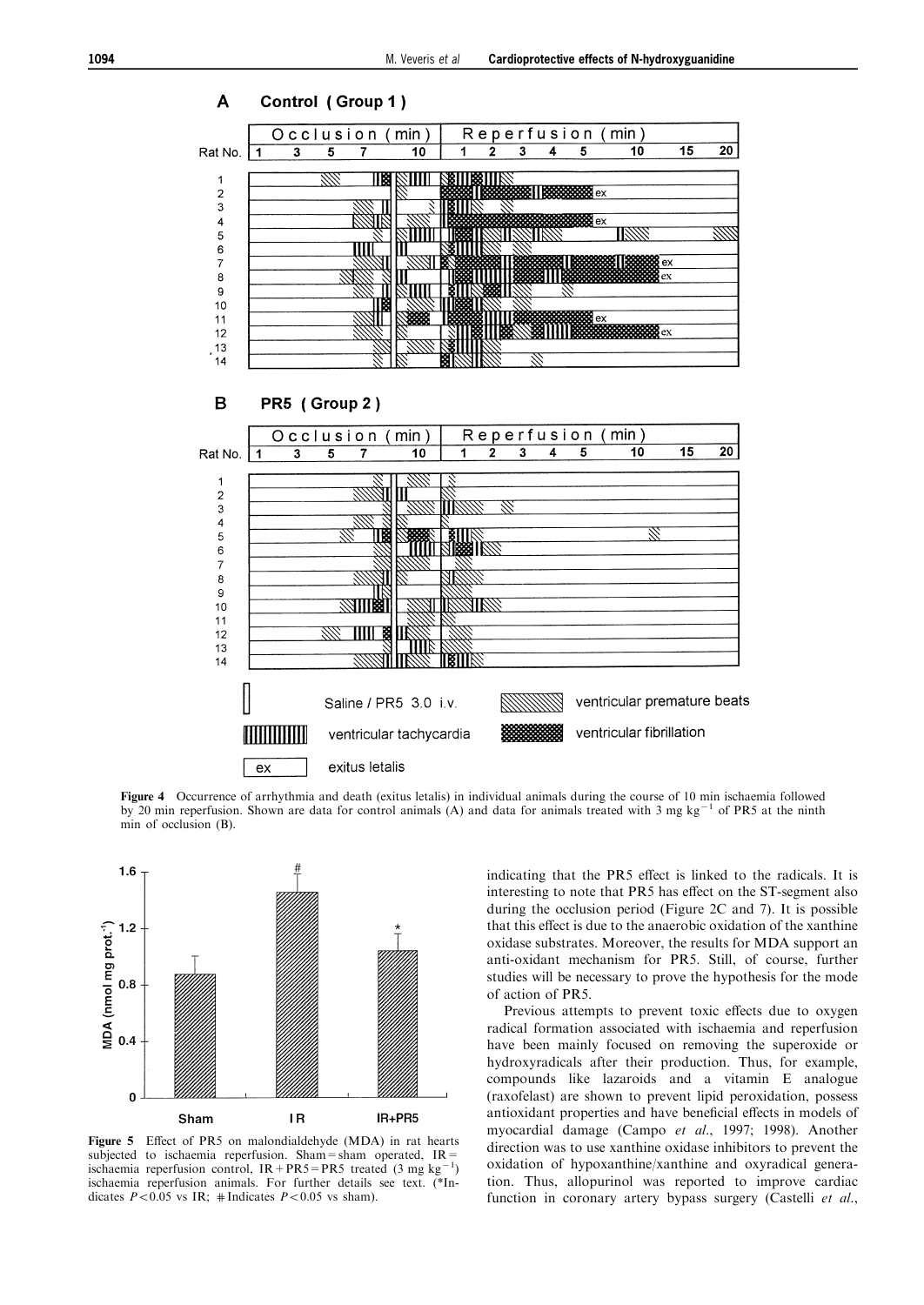Table 1 Body weight and weight of hearts, left ventricle, ischaemic zone and necrotic zone in rats subjected to 180 min left coronary artery occlusion followed by 120 min reperfusion

| Group | Treatment               | Body weight<br>(g) | Heart weight<br>(mg) | Left ventricle<br>(mg) | Ischaemic zone<br>(mg) | Necrotic zone<br>(mg) |
|-------|-------------------------|--------------------|----------------------|------------------------|------------------------|-----------------------|
|       | Control                 | $379.7 + 9.6$      | $1248.3 + 44.3$      | $880.2 + 28.0$         | $424.2 + 26.8$         | $325.7 + 32.4$        |
|       | $Proph. + Occl. + Rep.$ | $380.3 + 11.2$     | $1231.6 + 34.9$      | $873.6 + 21.0$         | $401.9 + 19.9$         | $136.5 + 20.8$ **     |
|       | Proph.                  | $382.3 + 10.2$     | $1229.1 + 40.0$      | $867.3 + 26.2$         | $405.1 + 17.3$         | $206.7 + 14.6$ **     |
|       | Occl.                   | $377.0 + 9.6$      | $1206.3 + 36.9$      | $854.4 + 25.8$         | $399.6 + 18.3$         | $211.0 + 20.9$ **     |
|       | Rep.                    | $379.6 + 8.3$      | $1218.6 + 39.4$      | $855.4 + 26.6$         | $399.0 + 20.1$         | $259.6 + 26.8$        |

Shown are data for control rats as well as data for animals receiving  $3\times3$  mg kg<sup>-1</sup> of PR5, respectively 5 min before occlusion, 170 min after occlusion and 5 min after start of reperfusion (2), animals receiving 3 mg  $kg^{-1}$  of PR5 5 min before occlusion (3), animals receiving 3 mg kg<sup>-1</sup> of PR5 170 min after occlusion (4), and animals receiving 3 mg kg<sup>-1</sup> of PR5 5 min after start of reperfusion (5). \*\*Indicates  $P<0.01$ .



Figure 6 Effects of PR5 on ischaemic zone/left ventricular size index, necrotic zone/left ventricular size index and necrotic zone/ ischaemic zone size index in rats subjected to 180 min left coronary artery occlusion followed by 120 min reperfusion. Shown are<br>data for control animals (1), animals receiving  $3 \times 3$  mg kg<sup>-1</sup> of PR5, respectively 5 min and 5 min after start of reperfusion (2), animals receiving 3 mg kg<sup>-1</sup> of PR5 5 min before occlusion (3), animals receiving 3 mg kg<sup>-1</sup> of PR5 170 min after occlusion (4), and animals receiving 3 mg kg<sup>-1</sup> of PR5 5 min after start of reperfusion (5) ANOVA showed significant effects for necrotic zone/left ventricle  $F(1,49) = 2.18$ ;  $P < 0.01$  and necrotic zone/ischaemic zone  $F(1,49)=6.03; P<0.0001.$  (\*Indicates  $P<0.05;$  \*\* $P<0.01$ ).



**Figure 7** Effects of PR5 on ST-segment in rats during 180 min left coronary artery occlusion followed by 120 min reperfusion.<br>Shown are data for control rats as well as data for animals receiving  $3 \times 3$  mg kg<sup>-1</sup> of PR5 170 min after occlusion and 5 min after start of reperfusion (2), animals receiving 3 mg kg<sup>-1</sup> of PR5 5 min before occlusion (3), animals receiving 3 mg kg<sup>-1</sup> of PR5 170 min after occlusion (4), and animals receiving 3 mg kg<sup>-1</sup> of PR5 5 min after start of reperfusion (5). (\*Indicates  $P<0.05$ , \*\* $P<0.01$  vs the control).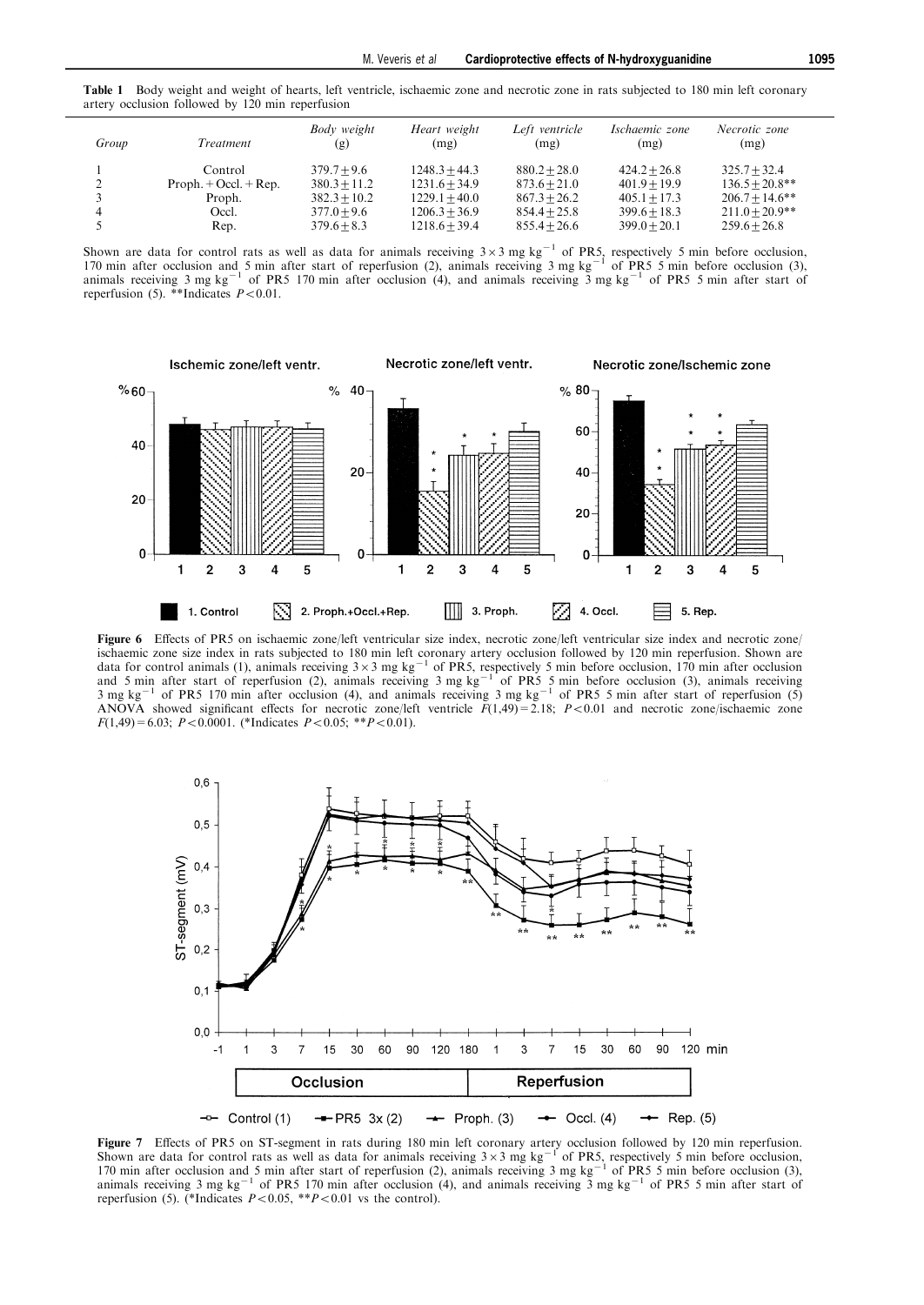1995). Also an inhibitor of adenosine deaminase was shown to reduce the formation of oxygen radicals, an effect assumed to be due to the inhibition of the accumulation of the oxidizing substrates for xanthine oxidase (Xia et al., 1996). It should be also mentioned, that methylene blue, which is known to inhibit the generation of oxygen radicals by competing with molecular oxygen for the reduction of the latter by xanthine oxidase (Salaris et al., 1991), was recently found to prevent pulmonary injury after intestinal ischaemia and reperfusion (Galili et al., 1998), but its eventual effect in the heart has not yet been evaluated. Moreover, the mechanism of action of methylene blue is quite uncertain. The compound is also a soluble guanylate cyclase inhibitor, and it has been found to increase the incidence of reperfusion-induced ventricular fibrillation (Pabla et al., 1995).

The N-hydroxyguanidine guanoxabenz have been used as centrally active antihypertensive drug (Ledoux et al., 1981), but any possible antiischaemic effect of the guanoxabenz has not been reported. In the present study we have shown that the N-hydroxyguanidine PR5 provides remarkable protection against ischaemia and reperfusion induced myocardial necrosis and life-threatening arrhythmias. Since PR5 can act as an

#### References

- AMAYA, Y., YAMAZAKI, K., SATO, M., NODA, K., NISHINO, T. & NISHINO, T. (1990). Proteolytic conversion of xanthine dehydrogenase from the NAD-dependent type to the  $O_2$ -dependent type. J. Biol. Chem., 265, 14170-14175.
- AR'RAJAB, A., DAWIDSON, I. & FABIA, R. (1996). Reperfusion injury. New Horizons,  $4$ ,  $224 - 234$ .
- BOLLI, R. (1998). Basic and clinical aspects of myocardial stunning. Progr. Cardiovasc. Dis.,  $40, 477 - 516$ .
- CAMPO, G.M., SQUADRITO, F., ALTAVILLA, D., SQUADRITO, G., AVENOSO, A., CANALE, P., LOCULANO, M., SPERANDEO, A. & CAPUTI, A.P. (1996). Protection of ischemic and reperfused rat myocardium by the nonglucocorticoid 21-aminosteroid U-74389G, a new inhibitor of lipid peroxidation. J. Pharmacol. Exp. Ther.,  $277, 333 - 340$ .
- CAMPO, G.M., SQUADRITO, F., CAMPO, S., ALTAVILLA, D., AVENOSO, A., FERLITO, M., SQUADRITO, G. & CAPUTI, A.P. (1997). Antioxidant activity of U-83836E, a second generation lazaroid, during myocardial ischaemia/reperfusion injury. Free Radic. Res., 27, 577-590.
- CAMPO, G.M., SQUADRITO, F., CAMPO, S., ALTAVILLA, D., QUARTARONE, C., CECCARELLI, S., FERLITO, M., AVENOSO, A., SQUADRITO, G., SAITTA, A. & CAPUTI, A.P. (1998). Beneficial effect of raxofelast, an hydrophilic vitamin E analogue, in the rat heart after ischaemia and reperfusion injury. J. Mol. Cell  $Cardiol., 30, 1493 - 1503.$
- CASTELLI, P., CONDEMI, A.M., BRAMBILLASCA, C., FUNDARO, P., BOTTA, M., LEMMA, M., VANELLI, P., SANTOLI, C., GATTI, S. & RIVA, E. (1995). Improvement of cardiac function by allopurinol in patients undergoing cardiac surgery. J. Cardiovasc. Pharma $col.$  25,  $119 - 125$
- DAMBROVA, M., UHLÉN, S., WELCH, C.J. & WIKBERG, J.E.S. (1998). Identification of an N-hydroxyguanidine reducing activity of xanthine oxidase. Eur. J. Biochem.,  $257$ ,  $178 - 184$ .
- FLAHERTY, J.T. & WEISFELDT, M.L. (1988). Reperfusion injury.  $Free$  Radic. Biol. Med.,  $5, 409 - 419$ .
- GALILI, Y., BEN-ABRAHAM, R., WEINBROUM, A., MARMUR, S., IAINA, A., VOLMAN, Y., PEER, G., SZOLD, O., SOFFER, D., KLAUSNER, J., RABAU, M. & KLUGER, Y. (1998). Methylene blue prevents pulmonary injury after intestinal ischaemiareperfusion. J. Trauma,  $45$ ,  $222 - 226$ .
- KANE, K.A., PARRATT, J.R. & WILLIAMS, F.M. (1984). An investigation into the characteristics of reperfusion-induced arrhythmias in the anaesthetised rat and their susceptibility to antiarrhythmic agents. Br. J. Pharmacol.,  $82$ ,  $349 - 357$ .
- LEDOUX, F., WELSC, M., STEIMER, C. & SCHWARTZ, J. (1981). A clinical trial of guanoxabenz: a hypotensive agent with central and hypertensive action. *Therapie*, **36**,  $187 - 191$ .

alternative electron acceptor for xanthine oxidase enzyme in vitro, we have hypothesized that xanthine oxidase-related mechanism of action may be a reason for its cardioprotective action.

In conclusion, we have shown that the N-hydroxyguanidine PR5 provides marked protection against ischaemia and reperfusion induced myocardial necrosis and life-threatening arrhythmias. Moreover, we have provided evidence that the rat heart lipid peroxidation damage (estimated as MDA formation) is inhibited by PR5. These effects of PR5 might be related to the recently discovered ability of N-hydroxyguanidines to function as electron acceptors at the xanthine oxidase enzyme.

We are grateful for technical assistance by Romans Sjomins, Latvian Institute of Organic Synthesis, Riga, Latvia. PR5 was synthesized by Dr Viktors Andrianovs at the Department of Medicinal Chemistry, Latvian Institute of Organic Synthesis, Riga, Latvia. This study was supported by the Swedish MRC (04X-05957) and the Åke Wiberg foundation. Dr Maris Veveris was supported by a stipend from the Swedish Institute.

- MCCORD, J.M. (1985). Oxygen-derived free radicals in postischemic tissue injury. N. Eng. J. Med.,  $312$ ,  $159 - 163$ .
- NISHINO, T. (1994). The conversion of xanthine dehydrogenase to xanthine oxidase and the role of the enzyme in reperfusion injury. J. Biochem.,  $116, 1-6$ .
- OHKAWA, O., OHISHI, N. & YAGI, K. (1979). Assay for peroxides in animal tissues by thiobarbituric acid reaction. Anal. Biochem., 95,  $351 - 358$ .
- OPIE, L.H. (1989). Reperfusion injury and its pharmacologic modification. Circulation,  $80$ ,  $1049 - 1062$ .
- PABLA, R., BLAND-WARD, P., MOORE, P.K. & CURTIS, M.J. (1995). An endogenous protectant effect of cardiac cyclic GMP against reperfusion-induced ventricular fibrillation in the rat heart. Br.  $J$ . Pharmacol., 116, 2923-2930.
- PIPER, H.M., GARCIA-DORADO, D. & OVIZE, M. (1998). A fresh look at reperfusion injury. Cardiovasc. Res.,  $38$ ,  $291 - 300$ .
- POSS, W.B., HUECKSTEADT, T.P., PANUS, P.C., FREEMAN, B.A. & HOIDAL, F.J. (1996). Regulation of xanthine dehydrogenase and xanthine oxidase activity by hypoxia. Am. J. Physiol., 270,  $L941 - L946.$
- REILLY, P.M., SCHILLER, H.J. & BULKLEY, G.B. (1991). Pharmacological approach to tissue injury mediated by free radicals and other reactive oxygen metabolites. Am. J. Surg.,  $161$ ,  $488 - 503$ .
- SALARIS, S.C., BABBS, C.F. & VOORHEES III W.D. (1991). Methylene blue as an inhibitor of superoxide generation by xanthine oxidase. Biochem. Pharmacol., 42, 499.
- SAUGSTAD, O.D. (1996). Role of xanthine oxidase and its inhibitor in hypoxia: reoxygenation injury. Pediatrics,  $98$ ,  $103 - 107$ .
- THOMPSON-GORMAN, S.L. & ZWEIER, J.L. (1990). Evaluation of the role of xanthine oxidase in myocardial reperfusion injury. J. Biol. Chem.,  $265, 6656 - 6663$ .
- VANHAECKE, J., VAN DE WERF, F., RONASZEKI, A., FLAMENG, W., LESAFFRE, E. & DE GEEST, H. (1991). Effect of superoxide dismutase on infarct size and postischemic recovery of myocardial contractility and metabolism in dogs. J. Am. Coll. Cardiol., 18,  $224 - 230$ .
- WALKER, M.J.A., CURTIS, M.J., HEARSE, D.J., CAMPBELL, R.W.F., JANSE, M.J., YELLON, D.M., COBBE, S.M., COKER, S.J., HAR-NESS, J.B., HARRON, D.W.G., HIGGINS, A.J., JULIAN, D.G., LAB, M.J., MANNING, A.S., NORTHOVER, B.J., PARRATT, J.R., RIEMERSMA, R.A., RIVA, E., RUSSELL, D.C., SHERIDAN, D.J., WINSLOW, E. & WOODWARD, B. (1988). The Lambeth Conventions: guidelines for the study of arrhythmias in ischaemia, infarction and reperfusion. Cardiovasc. Res., 22, 447-455.